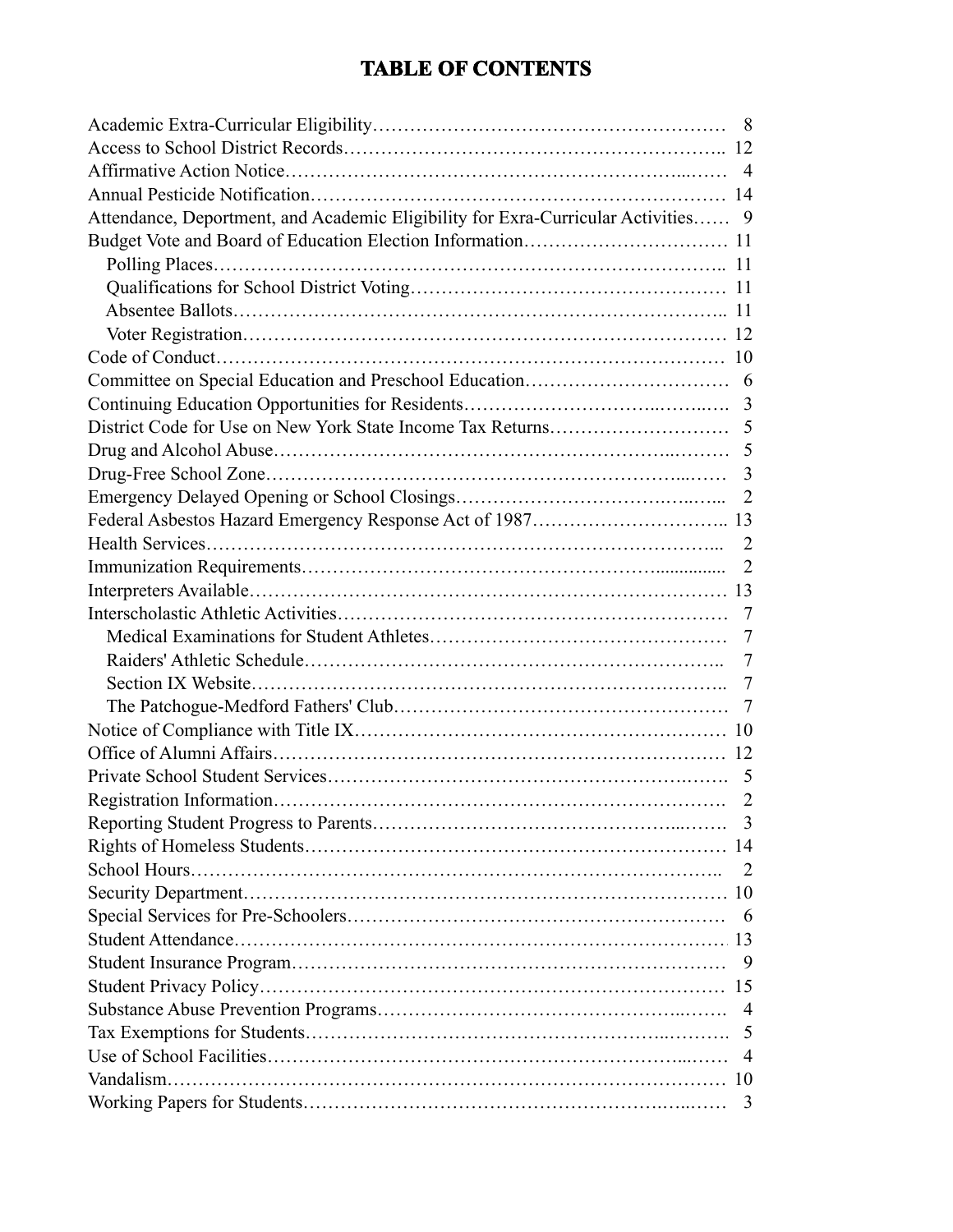#### REGISTRATION INFORMATION

 All students entering the Patchogue-Medford School District must register at the Office of Central Registration located at Saxton Middle School, 121 Saxton Street, Patchogue. Questions may be directed to **687-6430.** 

#### IMMUNIZATION REQUIREMENTS

 Public Health Law 2164, June 16, 1980, requires pupils be immunized against diphtheria, polio, measles, rubella, and mumps before they enter school. This law applies to children entering kindergarten. Additionally, all children who are born on or after January 1, 1993, are required to show proof of immunization against Hepatitis B. Prekindergarten children, ages 18 months to 5 years, will be required to provide proof of immunization against Haemophilus influenza type B (Hib) prior to entering a prekindergarten program. Effective September 2000, all students entering Grades 7, 8, and 9 are required to have three doses of Hepatitis B vaccine.

#### **HEALTH SERVICES**

School Health Services are concerned with helping children attain the highest possible condition of well-being. There is an attempt to identify any potential medical problems and report and advise these to parents. Annual vision, hearing, height, and weightscreening procedures are carried out by the school nurse for all students, with followthrough to parents and school personnel on any deviation from normal standards. Scoliosis screening is also conduced on children ages 8 through 16.

 According to state law, school personnel may administer first aid if they are present at an accident. If a child becomes ill in school, parents will be notified and asked to take the child home.

## EMERGENCY DELAYED OPENING OF SCHOOL OR SCHOOL CLOSINGS

 Please consult the School Closing Information link in the Parent Information Section of the District Website:

http://www.pmschools.org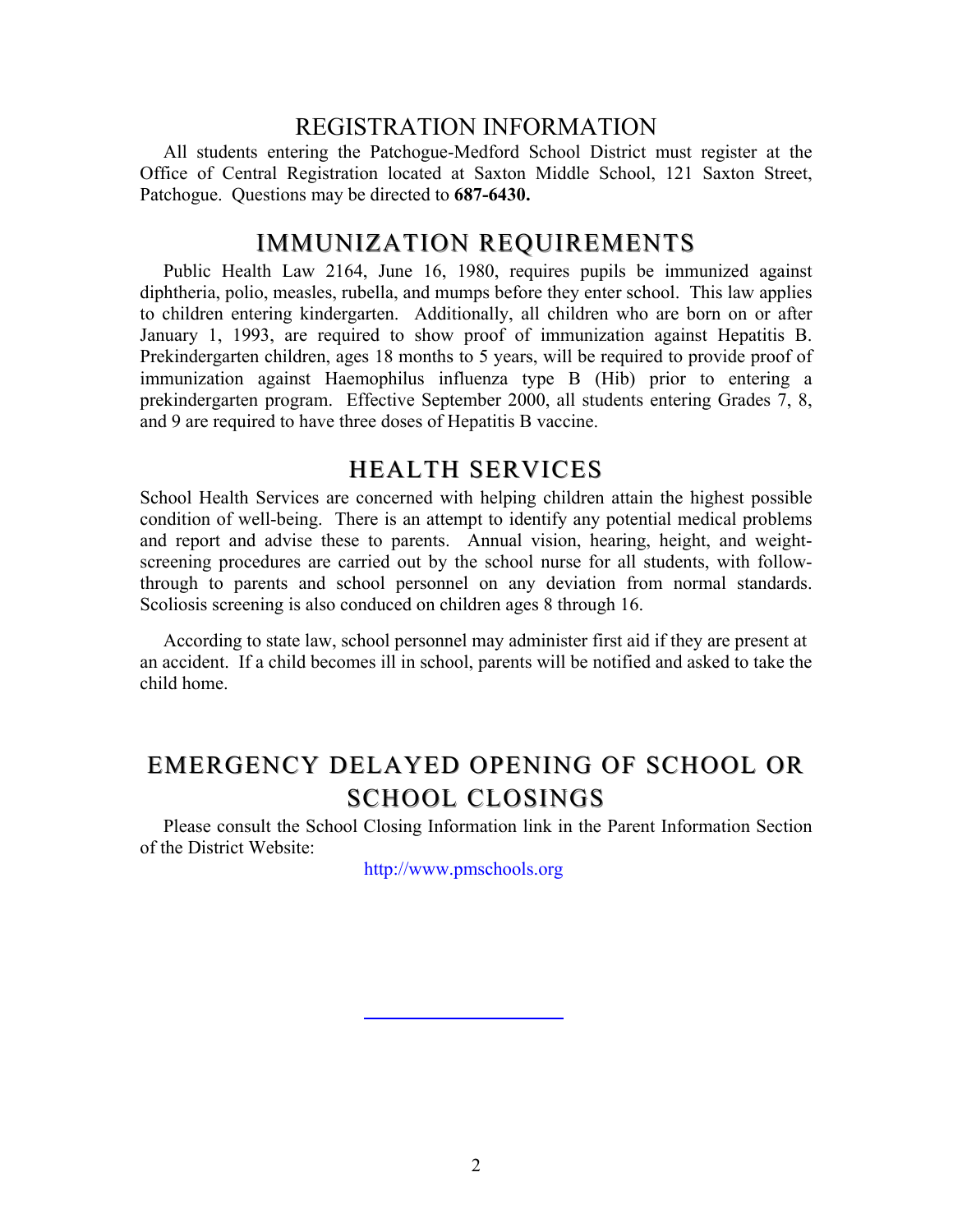## CONTINUING EDUCATION OPPORTUNITIES FOR CONTINUING EDUCATION OPPORTUNITIES FOR PATCHOGUE-MEDFORD RESIDENTS

 The largest evening program in Suffolk County, the Patchogue-Medford Continuing Education Program serves the educational and enrichment goals of the school district community. The continuing education faculty consists of Patchogue-Medford teachers, as well as business people and individuals with specialized skills. The program offers residents an opportunity for continued learning, which is both convenient and inexpensive.

During the fall and spring semesters, interested persons may choose from course offerings in business, employment training, educational advancement, language, music, art, parent education, recreation, and several special programs.

 Brochures outlining all course offerings will be mailed to residents in September and February. Additional information regarding this program is available by calling the Community Education Office at 687-6574**.** Visit the Community Education web site at http://www.pmschools.org**.** 

#### WORKING PAPERS FOR STUDENTS

 Any student under 18 years of age must obtain working papers in order to accept employment. New York State law regulates the type of work pupils may perform, as well as the hours and conditions under which they may work. Applications and information may be obtained at the high school guidance office, 181 Buffalo Avenue, Medford, New York 11763 (**687-6530**).

### DRUG-FREE SCHOOL ZONE

 The Patchogue-Medford Board of Education has declared all district buildings as drug-free school zones. This means that the punishment will be doubled for anyone caught selling or using illegal, controlled substances within 1,000 feet of school buildings. In a cooperative effort, Brookhaven Town has placed signs declaring the areas around all district buildings Drug-Free School Zones. The school board has taken this step in a continued commitment to protect the rights and safety of the students.

## REPORTING STUDENT PROGRESS TO PARENTS

 For students in Grades K-5, parent-teacher conferences are conducted at the time firstquarter report cards are prepared. Report cards for pupils in Grades 6 through 12 are distributed approximately two weeks after the close of each quarter.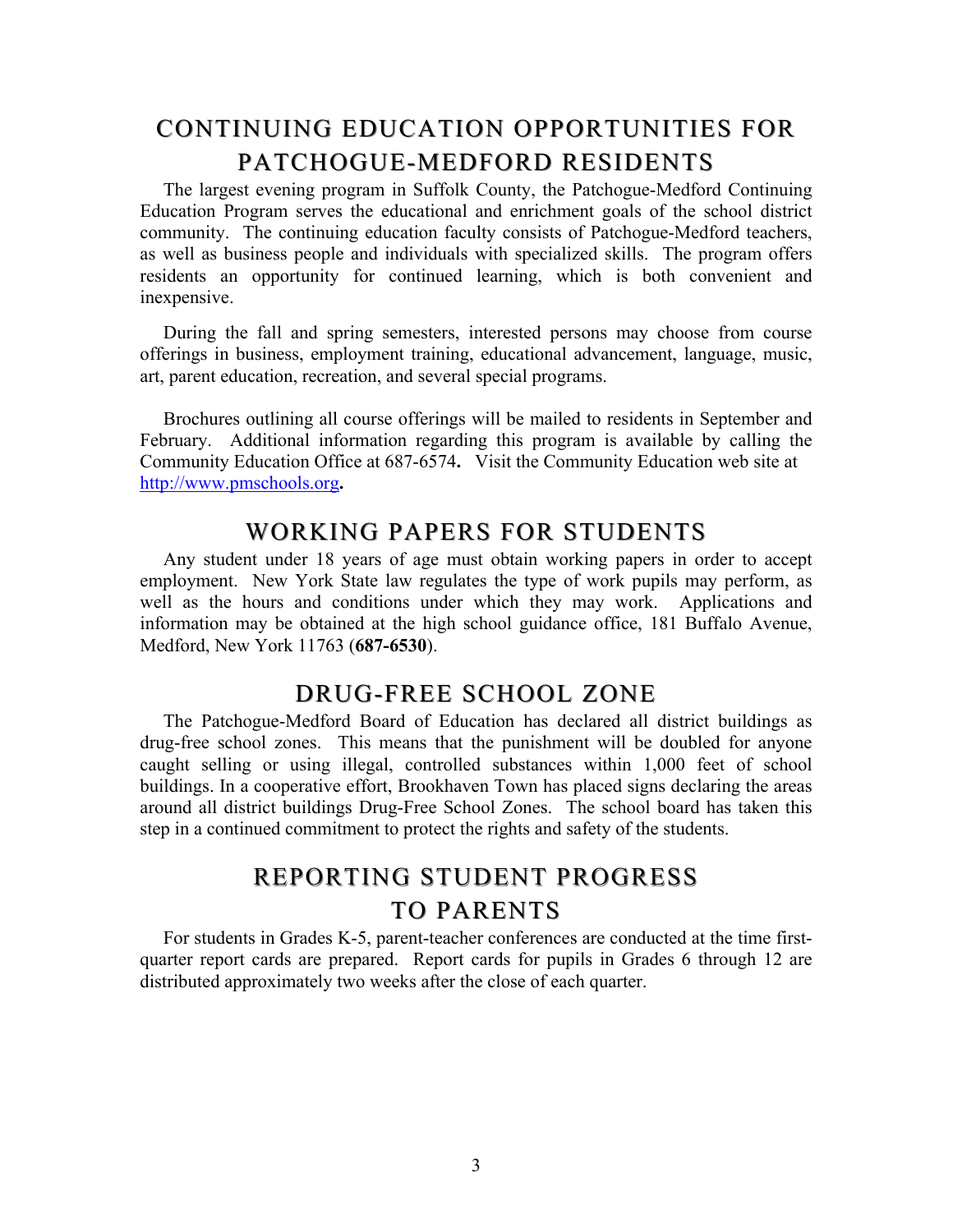### AFFIRMATIVE ACTION NOTICE

 It is the policy of the Patchogue-Medford Union Free School District Board of Education not to discriminate on the basis of race, color, creed, religion, sex, ancestry, national origin, social or economic status, or handicap in its educational programs or activities and employment policies as is required by Title IX of the Educational Amendments of 1972. Inquiries regarding compliance may be directed to the Compliance Office at the Patchogue-Medford School District Administrative Center, 241 South Ocean Avenue, Patchogue, NY 11772.

#### USE OF SCHOOL FACILITIES

 The Patchogue-Medford Board of Education invites organized community groups to use school facilities and athletic fields for meetings, sports activities, and special events. Use of school facilities and athletic fields will be permitted when they are not in use for school purposes. Fees for the use of school facilities will be levied in accordance with a fee schedule approved by the Board of Education. The fee schedule may be obtained by contacting the school building principal. Fees will also be charged for security services when the district deems that these services are necessary. Organizations claiming to be not-for-profit will be required to provide proof of their status.

Applications for school building use are available in each principal's office and will be accepted no earlier than 60 days and no later than 45 days prior to the event. Accompanying the application to use buildings or facilities should be a certificate of insurance naming Patchogue-Medford Schools as an additional insured as well as certificate holder. Applications that have been approved will result in a building use permit being issued to the organization filing an application. For more information regarding this procedure, residents are invited to call the school principal.

## SUBSTANCE ABUSE PREVENTION PROGRAMS

 The Patchogue-Medford School District has received statewide honors for offering an exemplary substance abuse prevention education program. All district schools participate in programs designed to prevent chemical dependency and detect early signs of chemical dependency. Programs include elementary and middle school "How to Say No" clubs, Peer Leadership clubs in all schools, and the Primary Grade Support Services Program for children in grades kindergarten through third grade.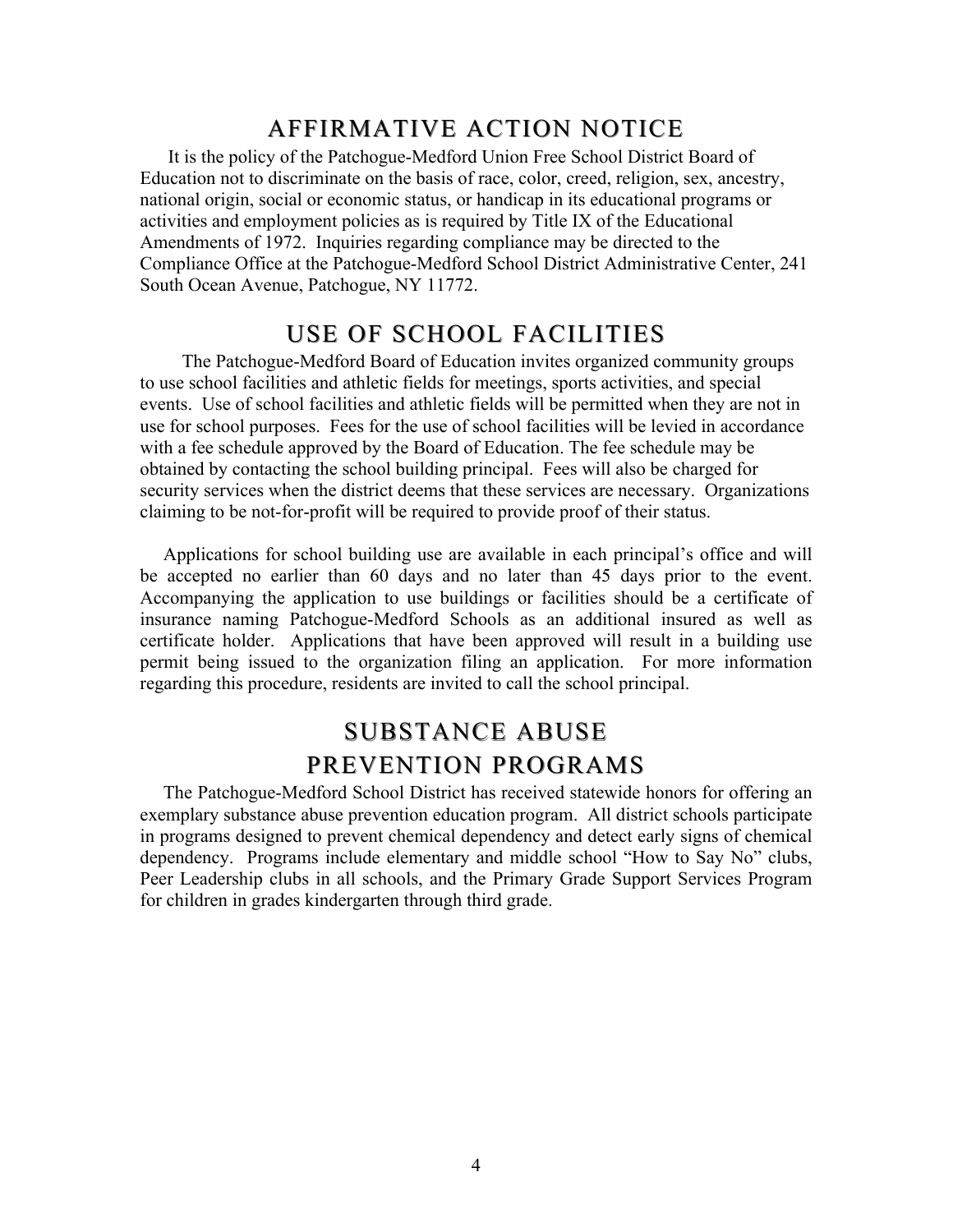### DRUG AND ALCOHOL ABUSE

 Students enrolled in the Patchogue-Medford School District who possess, use, dispense or sell drugs or alcohol on school district property, or while otherwise under the jurisdiction of the school district will, upon evidence that is satisfactory to the school principal, be immediately suspended by the school principal for a period of up to five days duration.

During the suspension period, a plan of action to deal with the student's problem will be developed. Persons acting in parental authority and the student will be invited to participate with school personnel in the formulation of an effective action plan.

## PRIVATE SCHOOL STUDENT SERVICES

 Applicants for private school transportation are due in the Patchogue-Medford Transportation Office at Saxton Middle School (Saxton Street, Patchogue, New York 11772) no later than April 1 of the school year preceding the school year in which the services will be necessary. Additional information is available by calling the Transportation Office at 687-6460.

 Questions regarding private school textbook ordering applications should be referred to the Office of Instructional Services, 241 South Ocean Avenue, Patchogue by calling 687-6350.

## TAX EXEMPTIONS FOR SENIOR CITIZENS FOR SENIOR CITIZENS

 A senior citizen living in the Patchogue-Medford School District, and meeting certain criteria is entitled to a partial exemption from school district taxes, up to 50% of the assessed valuation.

Applications must be made annually so that tax relief will be applied to the next tax year. Residents who believe they qualify for this important tax exemption benefit, or those who desire further information, should contact:

> Department of Assessment Town of Brookhaven 3233 Route 112 Medford, New York 11763 631-451-6300

## INCOME TAX RETURNS DISTRICT CODE FOR USE ON NEW YORK STATE

 When filing New York State income tax returns, residents should use the Patchogue-Medford School District code 481.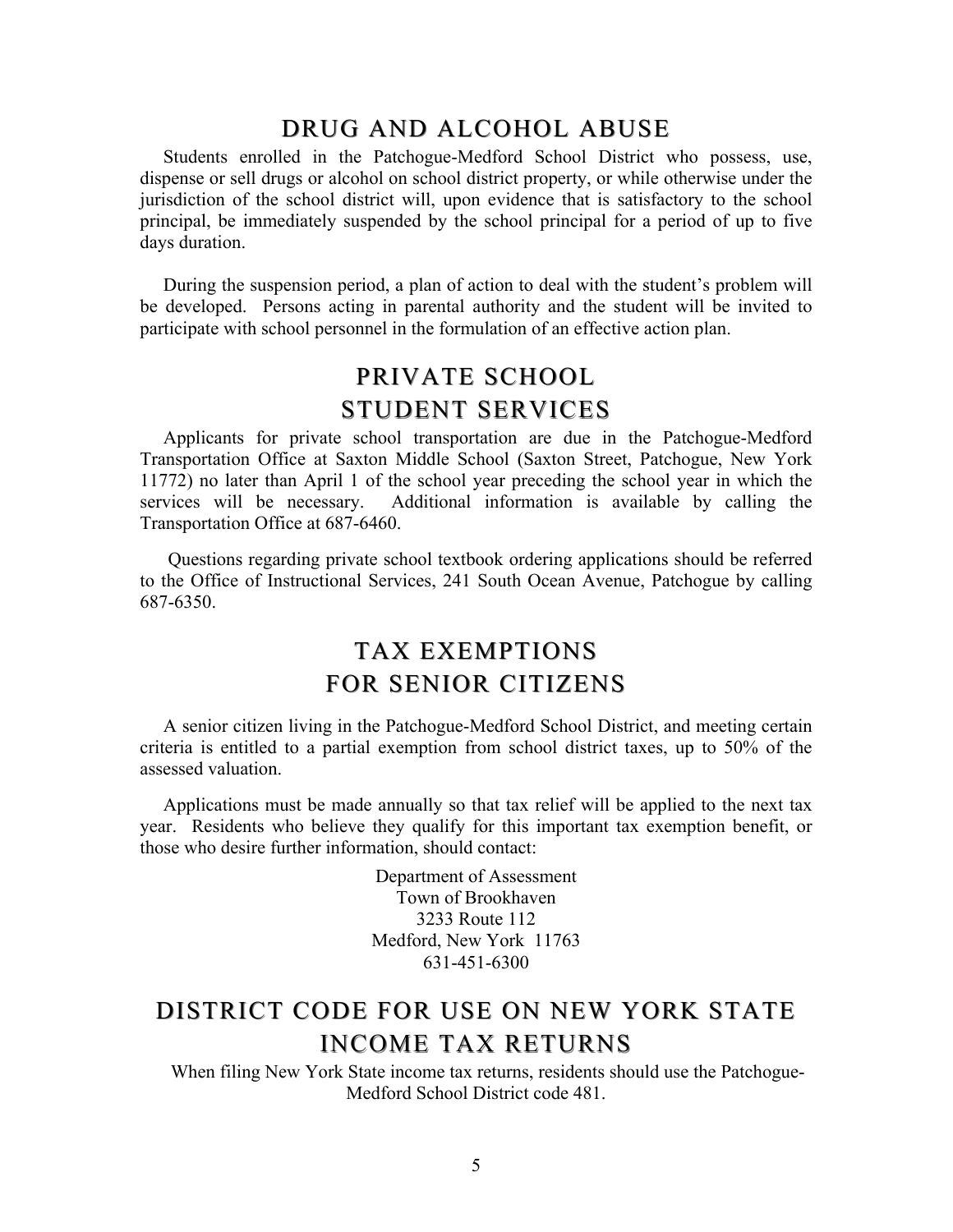## COMMITTEE ON SPECIAL EDUCATION AND PRESCHOOL EDUCATION EDUCATION

 The Patchogue-Medford Committee on Special Education (CSE) includes, but is not limited to, a school psychologist, a special education teacher, a general education teacher, the parent of the child, a representative from the school district who is knowledgeable about the general curriculum and the availability of resources within the school district, a physician, if requested; and an additional parent member of a student with a disability. This group meets regularly to make recommendations to the Board of Education regarding the education of children who require special education services.

The Patchogue-Medford Committee on Preschool Special Education (CPSE) meets regularly to make recommendations to the Board of Education regarding programs for students ages 3-5 who reside in the district. The committee is comprised of the parents of the preschool child, a regular education teacher, a special education teacher or service provider, a representative of the school district, and additional parent member, a professional who participated in the evaluation of the child, and a county representative who is charged with the preschool child pursuant to Title I of the Public Law. Committee meetings are conducted regularly at the Office of Pupil Services at 687-6440.

#### SPECIAL SERVICES FOR PRESCHOOLERS

 The Patchogue-Medford School District is able to assist all children who reside in the district and who, because of a disabling condition, may be in need of special education services now or when they enter kindergarten. These children may have problems such as:

- slow development of speech and languages;
- emotional difficulties:
- slow learning (children who appear to be developmentally delayed);
- hearing problems;
- vision impairment; or<br>• other disabling condition
- other disabling conditions

The district is interested in locating these preschoolers so that proper help can be provided before they enter kindergarten, as well as to plan for their instructional needs when they do. Free programs are available to assist younger children.

 If a resident's child has been identified as having a disabling condition, or if community members know of a child who may have a disabling condition, that information should be given to the Committee on Preschool Education Chairperson (687- 6440). This information will remain confidential.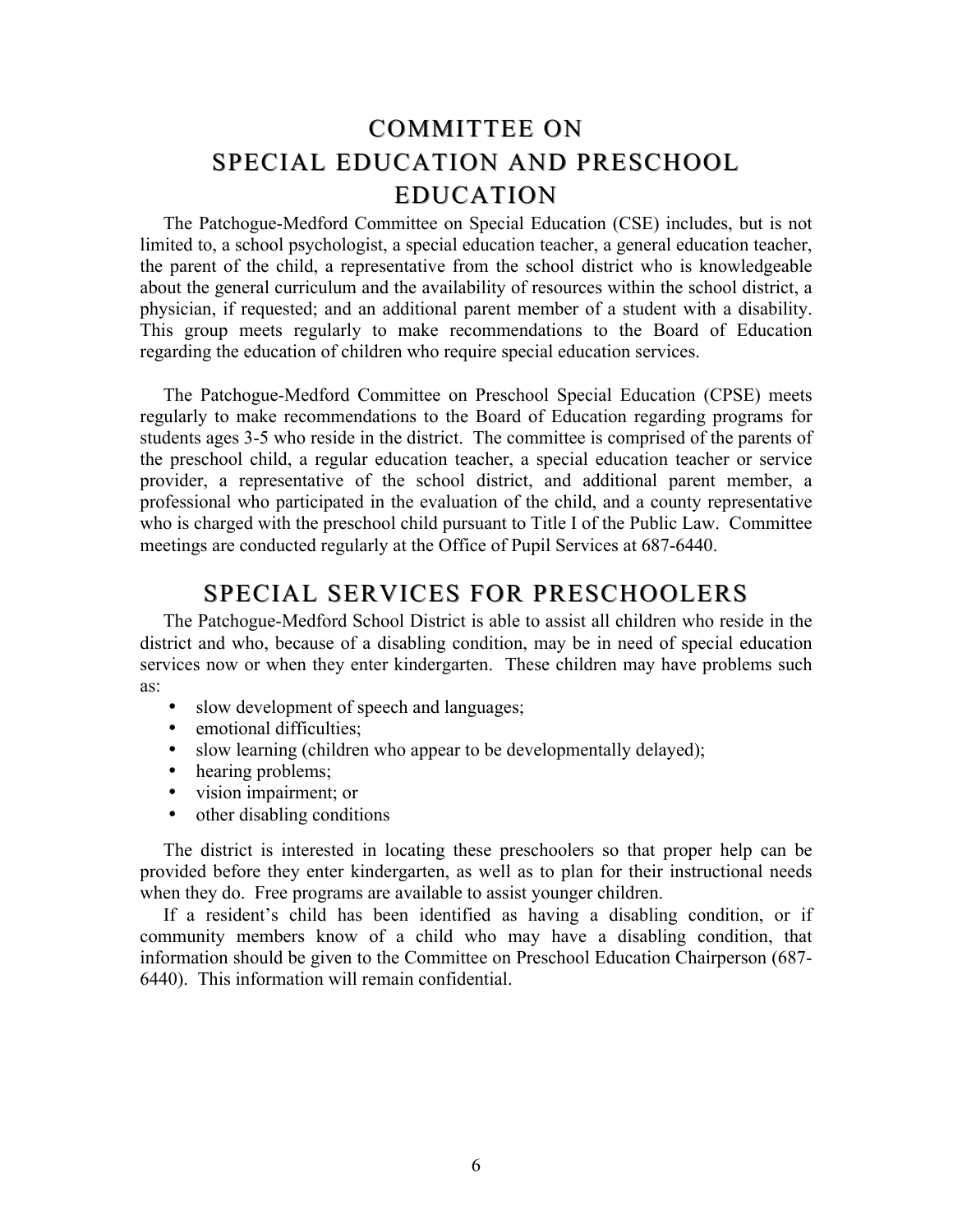## **INTERSCHOLASTIC ATHLETIC ACTIVITIES**

## STUDENT ATHLETES MEDICALEXAMINATIONS FOR

 Medical examinations by an authorized school physician are required annually for all students wishing to try out and to participate in the district's athletic program. New York State Education Law requires that a school medical official qualify or recertify a studentathlete to participate in the school's athletic program. The Board of Education has approved the appointment of a physician who is available to administer the initial sports physical. The physician is also available for recertification examinations. Questions regarding physical examinations may be referred to the school nurse.

## RAIDERS' ATHLETIC SCHEDULE

 Athletic schedules are provided to all Patchogue-Medford student-athletes at the beginning of each sports season. Schedule changes are given to all Patchogue-Medford coaches as they occur for communication to student-athletes. All Patchogue-Medford Interscholastic Athletic schedules can be obtained on the Internet. Log on to Section XI-Suffolk County Athletics at http://www.sectionxi.org. Residents are invited to show their support for the student-athletes by attending athletic contests. Questions regarding scheduling information or any Patchogue-Medford school athletic program may be referred to the Director of Athletics at 687-6420.

## **SECTION XI WEBSITE**

 The sport schedules for Patchogue-Medford teams are currently available to the public at http://www.sectionxi.org. Visitors to this web site will be able to retrieve game times, maps to contest sites, league/division standings, rules and regulations, and more.

### THE PATCHOGUE-MEDFORD FATHERS' CLUB

 The Patchogue-Medford School Fathers' Club, an organization formed in 1974 to promote school athletics, is seeking to expand its membership. Individuals interested in joining the Fathers' Club may contact the Athletic Office at 687-6420. The Fathers' Club honors all of the District's senior athletes annually at a banquet.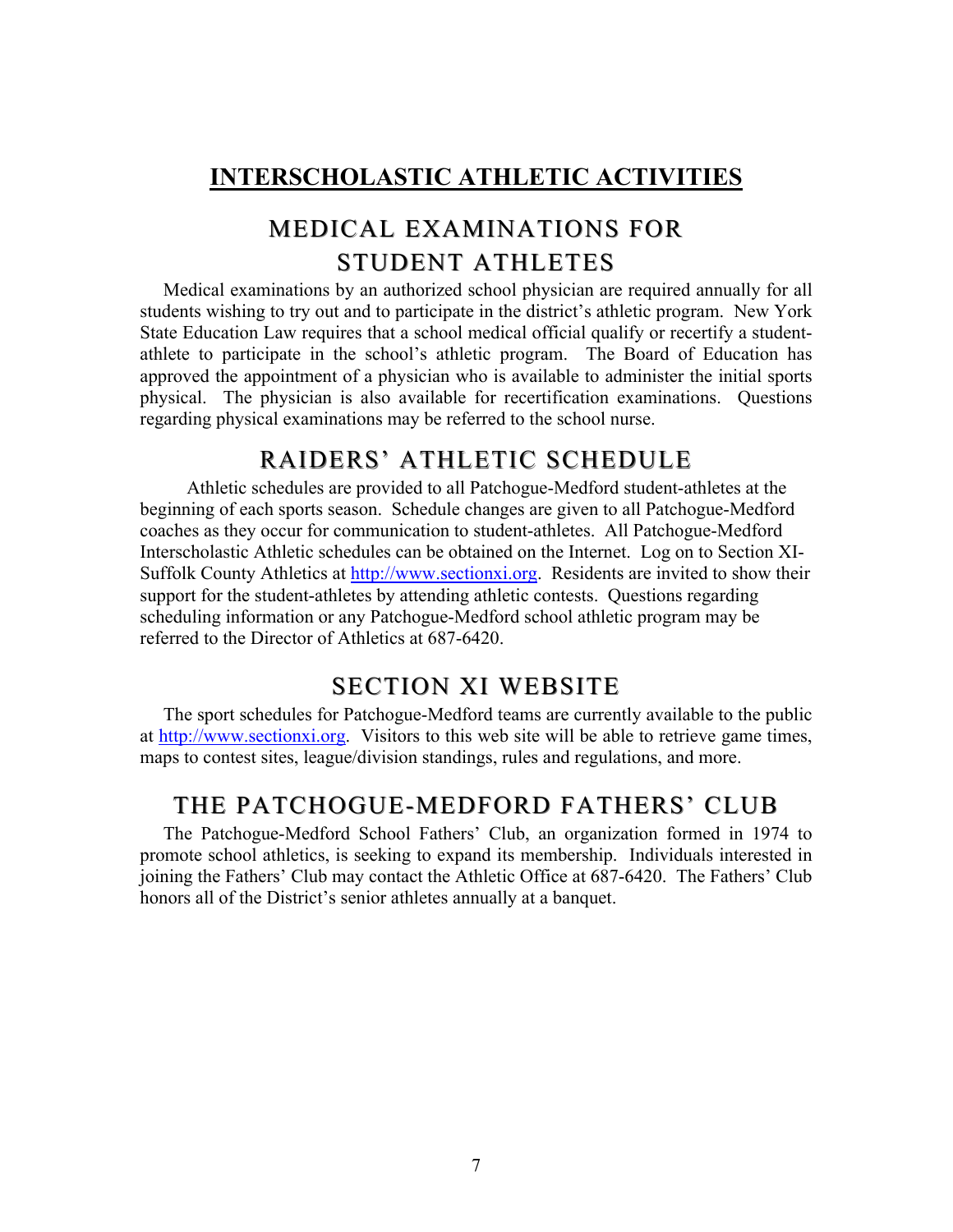# **ACADEMIC ACADEMIC EXTRACURRICULAR EXTRACURRICULAR ELIGIBILITY ELIGIBILITY**

 The general educational philosophy of the Patchogue-Medford School District is based on the belief that all students should pass all of their subjects. To that end, all members of the school community (teachers and parents alike) are urged to do their utmost to encourage all students to adopt this goal as a minimum standard. The district also believes that all students should be encouraged to participate in extracurricular activities while still maintaining good grades, but academics must take a priority.

 Therefore, eligibility for students in Grades 8 -12 in extracurricular activities is limited to students who maintain a passing grade in all subjects or who will maintain an overall average of 70%. **Eligibility in any given quarter is determined by the results of the previous quarter.** 

Extracurricular eligibility is determined according to the following guidelines:

**Full-Year Courses** - eligibility for the succeeding quarter will be determined after the end of marking periods 1,2,3 and the final course grade.

**Half-Year Courses** - eligibility for the succeeding quarter will be determined after the end of marking periods 1 or 3 and the final course grade.

#### For example:

To be eligible to play a fall sport, such as soccer or football, students must have received a passing final grade in all subjects taken during the fourth marking period of the previous school year or maintained an overall average of 70%.

Failed courses may be made up by successfully completing and passing approved courses during the summer.

To be eligible for a spring sport, students must have passed all courses in the second marking period, or maintained an overall average of 70%. This policy governs extracurricular activities including, but not limited to, sports, theater, recreational trips, dances, clubs, select choruses, jazz band, chamber orchestras, and DECA. However, the junior prom, senior supper, and the senior prom will not be affected by this policy.

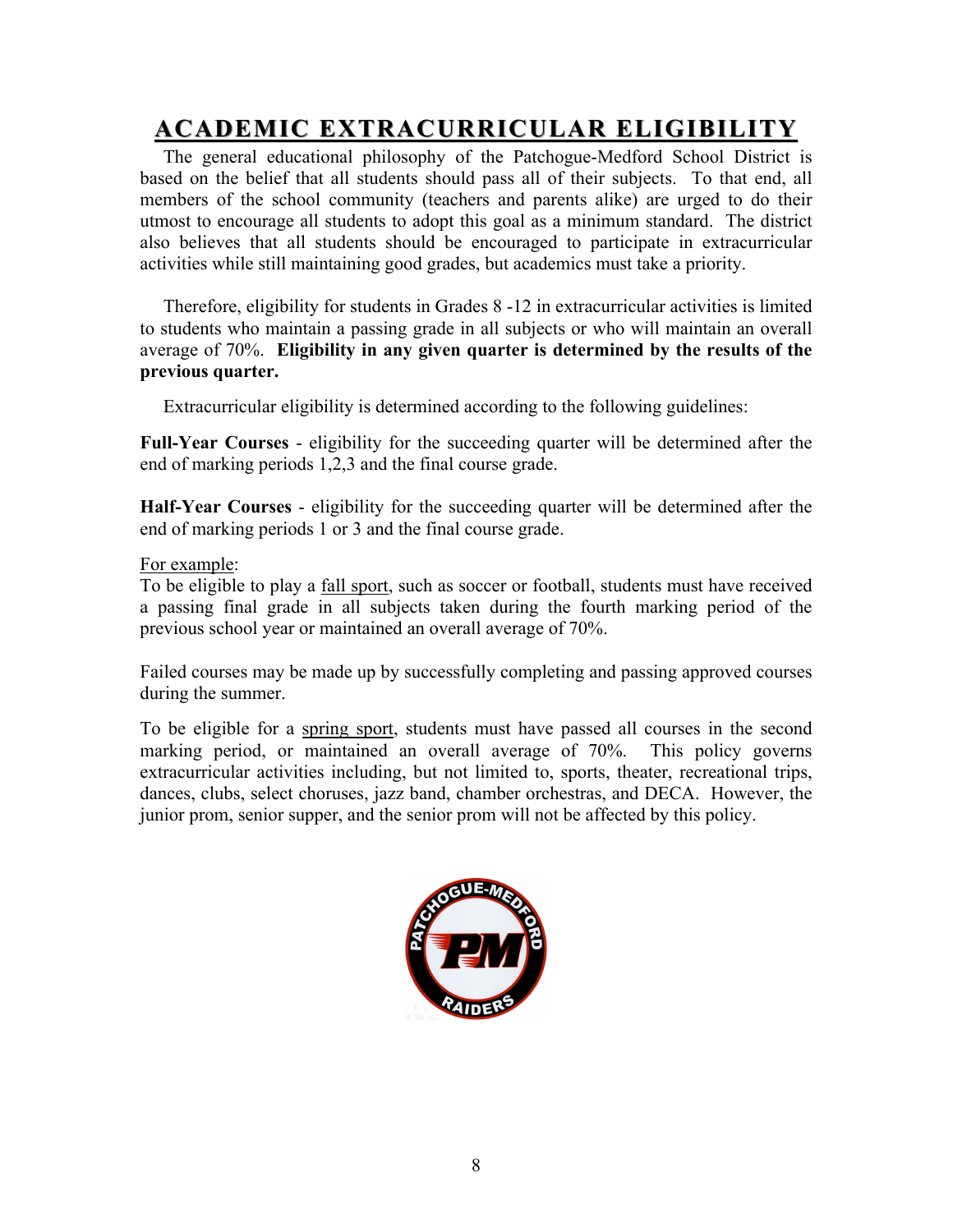## ATTENDANCE, DEPORTMENT, AND ACADEMIC ELIGIBILITY FOR EXTRACURRICULAR **ACTIVITIES**

 A student who is suspended (either in- or out-of-school) will become ineligible for all extracurricular activities once six (6) days of suspension have been accumulated in a given semester. The school principal will send a letter to the parent of a child who has been suspended. In that letter, there will be a statement about this policy.

 There is no distinction between in-school and out-of-school suspensions. If a student suspension is split between the end of the first semester [first twenty (20) weeks], and the beginning of the second semester [second twenty (20) weeks], the accumulated days of the said suspension will be accrued in each of the semesters in which the suspension is served.

#### STUDENT INSURANCE PROGRAM

 All pupils attending Patchogue-Medford Schools are automatically insured against excessive medical costs resulting from school-related injuries. The Board of Education has included funds in the school district budget for premium payments for all pupils. No additional premium fees need be paid by parents and no special application is required for pupils to receive this secondary insurance coverage.

 During the first weeks of school, pupils will bring home a cover letter explaining the procedures for filing a claim and the specific insurance coverage provided. The letter should be read carefully. Parents or guardians should call the school office if their child fails to bring home a copy of this important information.

 guardians to note that this is an excess insurance contract. In order to receive any The insurance program provides students with benefits for medical attention required as a result of school-related accidents or injuries. It is important for parents and benefits, a student's parents or guardians must immediately submit to their own insurance companies all claims for expenses incurred. The district's insurance company requires a written statement of explanation of benefits from the parents' or guardians' companies showing how much has been paid on each bill. Parents or guardians must then submit the claim to the school insurance carrier.

 The Patchogue-Medford Board of Education considers the physical health and wellbeing of its pupils to be of paramount importance. Therefore, parents and guardians are reminded that an injury to a student must be promptly reported to the school health office. Prompt reporting will facilitate the timely processing of insurance claims. Most importantly, prompt reporting will also assure that school health officials are fully prepared to provide special care which pupils may need and to make necessary modifications in pupils' educational program.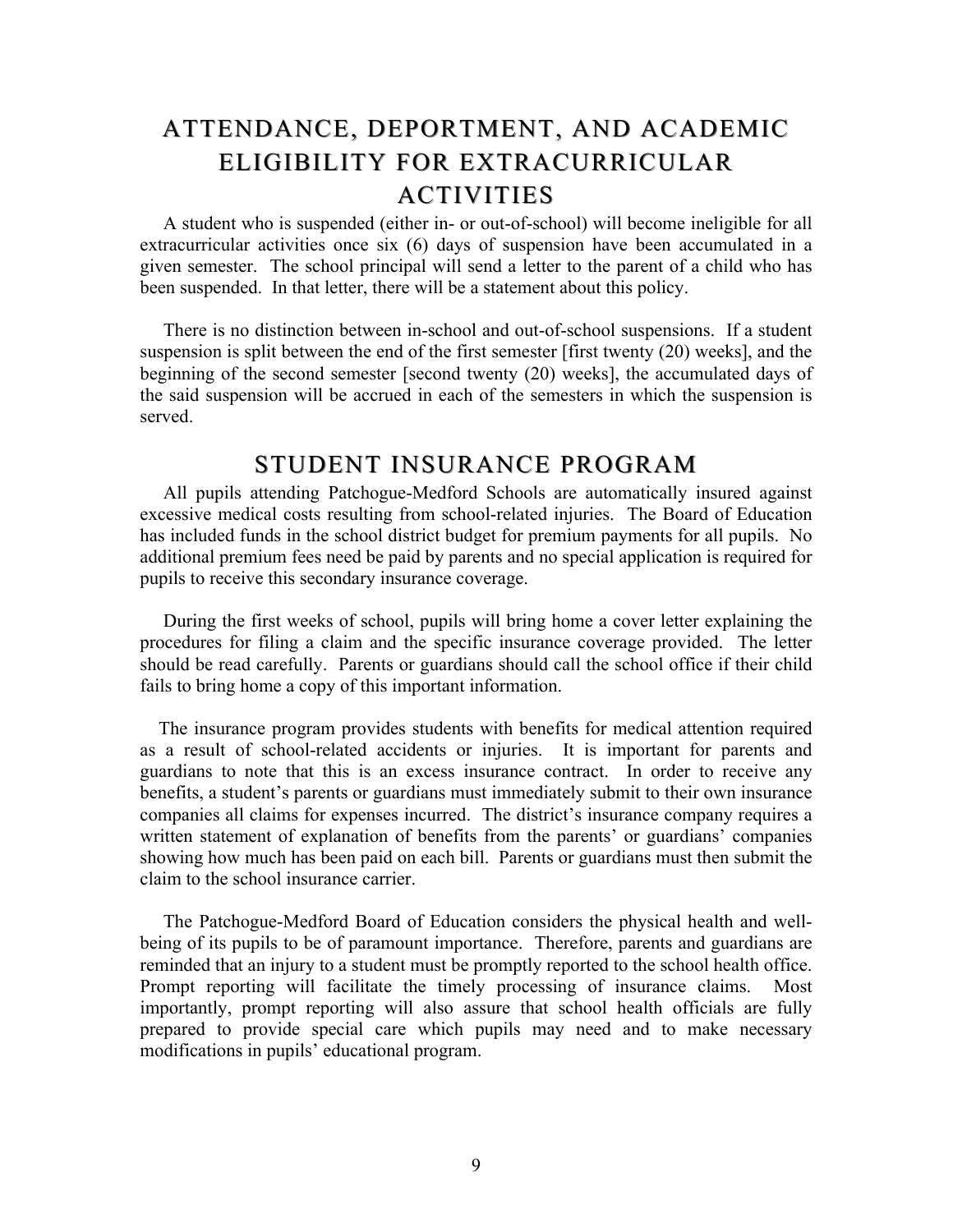### CODE OF CONDUCT

 The Patchogue-Medford Board of Education has adopted a new code of Conduct mandated by the New York State legislation: Safe Schools Against Violence in Education Act (S.A.V.E.).

The Board of Education is committed to providing a safe and orderly school environment where students may receive, and district personnel may deliver, quality educational services without disruption or interference. Responsible behavior by students, teachers, other district personnel, parents, and other visitors is essential to achieving this goal.

The district has a longstanding set of expectations for conduct on school property and at school functions. These expectations are based on the principles of civility, mutual respect, citizenship, character, tolerance, honesty, and integrity.

#### VANDALISM

 School property belongs to the citizens of Patchogue and Medford, and all citizens must do their part to see that no purposeful damage is done. If vandalism or other deliberate damage occurs, full restitution will be required from the guilty parties, parents, or guardians in accordance with the law.

#### SECURITY DEPARTMENT

 The Security Department provides round-the-clock security throughout the Patchogue-Medford School District. The goal of this department is to maintain a safe and secure environment for our students, staff and the community.

 The office is available 24 hours a day, 7 days a week. If you should have any questions or concerns, please call the Security Office at 687-6580. If you observe criminal activity occurring on school property call the Suffolk County Police at 911.

### NOTICE OF COMPLIANCE WITH TITLE IX

 The Patchogue-Medford Union Free School District Board of Education hereby advises students, parents, employees and the general public that it offers employment and educational opportunities, including vocational education opportunities, without regard to gender, race, color, national origin, handicap, age, marital status, or sexual orientation. Inquires regarding the nondiscrimination policy may be directed to Title IX Compliance Coordinator or Americans with Disabilities Act (ADA) compliance Coordinator, Patchogue-Medford School District Administrative Center. Copies of the grievance procedure may be obtained from the District Office.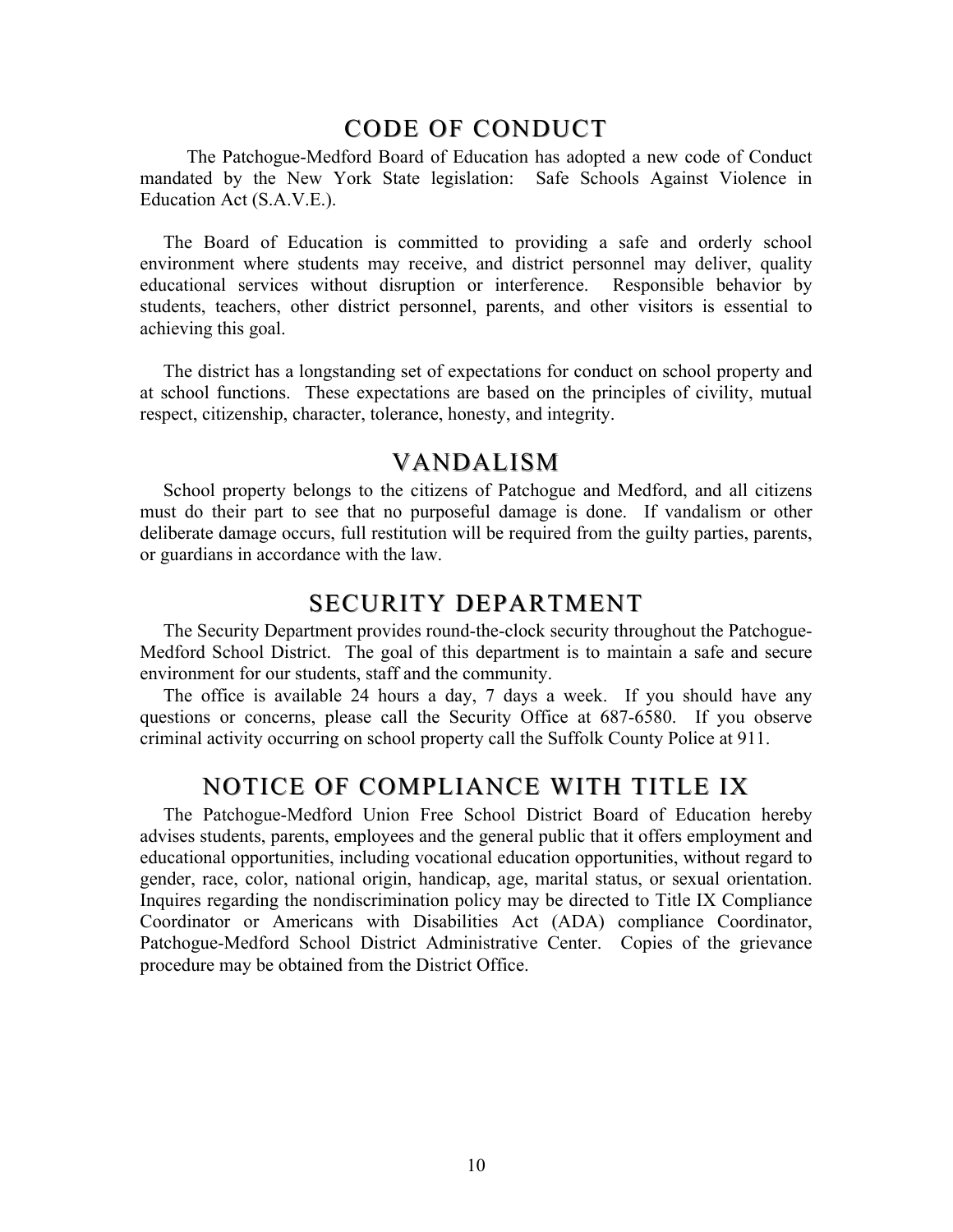## **BUDGET VOTE AND BOARD OF EDUCATION ELECTION INFORMATION**

## POLLING PLACES

Voting and new registration will be held at each of the following schools serving each of the five election districts according to residence:

**District 1:** Persons who live between the bay and the south side of Main Street should register and vote at the South Ocean Middle School.

 **District 2:** Persons who live between the north side of Main Street and the south side of Sunrise Highway should register and vote at the Medford Elementary School.

**District 3:** Persons who live between the north side of Sunrise Highway and the south side of Woodside Avenue should register and vote at the Saxton Middle School.

 **District 4:** Persons who live between the north side of Woodside Avenue and the south side of the Long Island Railroad tracks in Medford should register and vote at the Tremont Elementary School.

 **District 5:** Persons who live on the north side of the Long Island Railroad tracks in Medford should register and vote at the Eagle Elementary School.

# QUALIFICATIONS FOR SCHOOL DISTRICT VOTING

 In order to participate in Patchogue-Medford School District elections and votes, a person must be:

- at least 18 years of age;
- a resident of the school district for at least 30 days prior to the vote;
- a citizen of the United States; and
- registered as a voter with the Suffolk County Board of Elections or the school district Board of Registry

### ABSENTEE BALLOTS

 Individuals unable to appear on the day of a vote due to hospitalization, illness, physical disability, occupation, studies or vacation outside of Suffolk county, or confinement to jail while awaiting conviction, shall be entitled to apply for an absentee ballot to vote in all school district elections. Absentee ballots apply to the election of members of the Board of Education as well as for all propositions.

 Approximately 30 days before the vote, applications for absentee ballots may be obtained at the Office of the District Clerk, Administrative Center, 241 South Ocean Avenue, Patchogue, New York, between the hours of 9 a.m. and 4 p.m., Monday through Friday, on days when school is in session. Information regarding the guidelines governing the use of absentee ballots is available by contacting the Office of the District Clerk at 687-6370.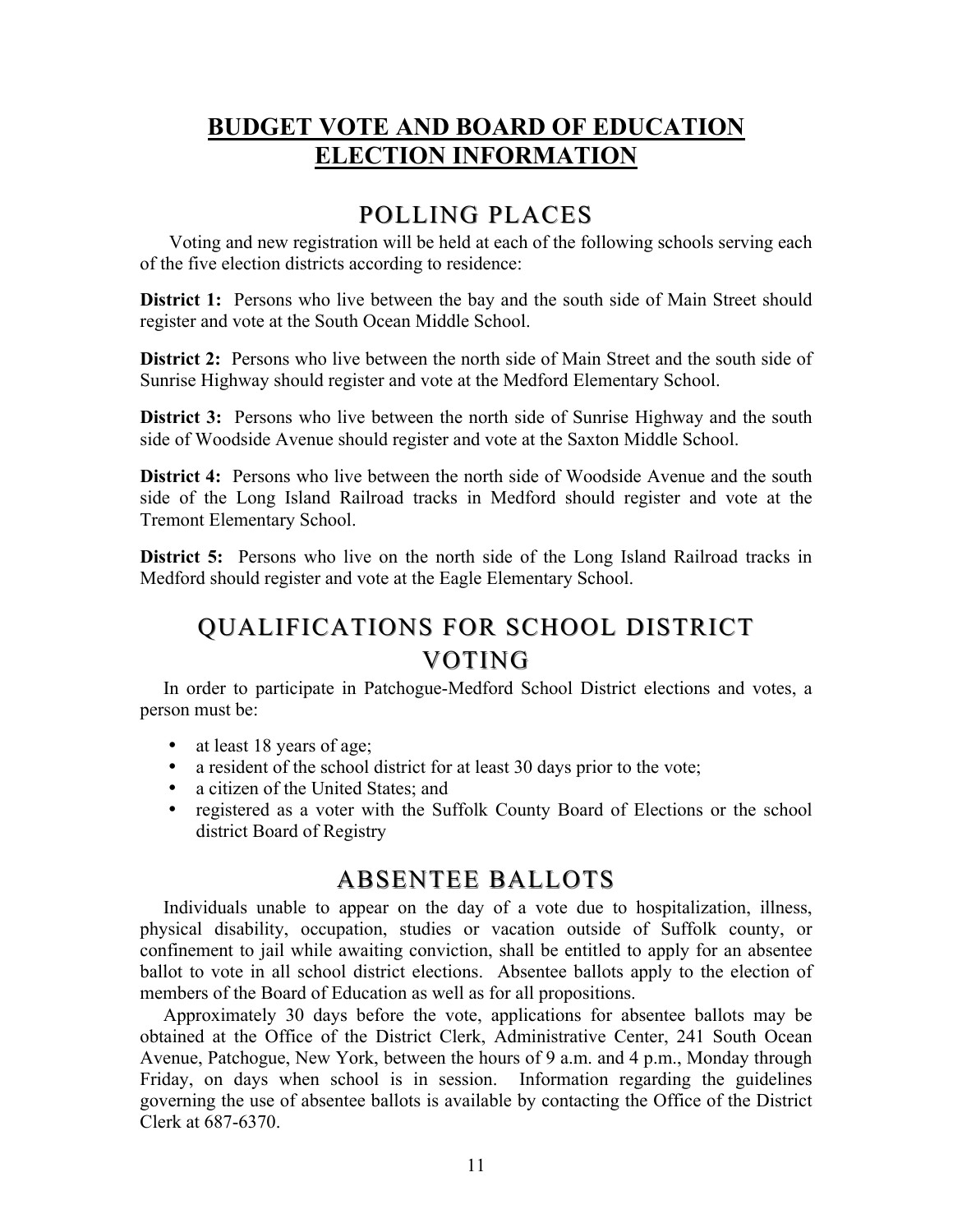#### VOTER REGISTRATION

 Residents wishing to register may do so any business day, excluding holidays, between the hours of 9 a.m. and 4 p.m., at the Administrative Center, 241 South Ocean Avenue, Patchogue, New York. In addition, special evening and Saturday registration hours will be conducted prior to the annual vote and any special referendum. Registration must, however, be completed in person and at least five business days before any vote.

 Residents may maintain their school district registration by voting at least once in a four year period. Additional details are available by calling the District Clerk at 687-6370.

#### ACCESS TO SCHOOL DISTRICT RECORDS

 In compliance with the New York State Freedom of Information Law, official records of the school district may be reviewed by the public. To minimize interruptions in the regular routine of the offices of the schools, requests to review these records must be in written form and should be made to the District Clerk on a form which has been developed for this purpose. They may also be requested via electronic mail to foil@pmschools.org. Copies of school district records will be made for residents at the statutory fee. Exceptions to this policy are governed by state and federal laws and include matters of a personal nature regarding employees and confidential information regarding particular pupils. Furthermore, the school district is not obligated to develop information in a format which is not generally maintained.

## OFFICE OF ALUMNI AFFAIRS

 In 1986, the Board of Education authorized the creation of the Patchogue-Medford Alumni Association to coordinate alumni activities, facilitate reunion plans, and to keep alumni informed of past and present events at Patchogue-Medford. Patchogue-Medford has a rich history and a unique tradition dating back to our first graduation in 1879. The Alumni Office has an extensive collection of photographs, scrap books, yearbooks, and trophies. The office continues to accept donations of alumni memorabilia. The Alumni Office coordinates and supports reunion celebrations each year. These reunions bring together former students from all over the country and provide all those concerned with a wonderful opportunity to share memories. An alumni luncheon takes place each year on the second Wednesday of July. An invitation is extended to all alumni, family, and friends. For additional information visit our web site at http//www.pmschools.org.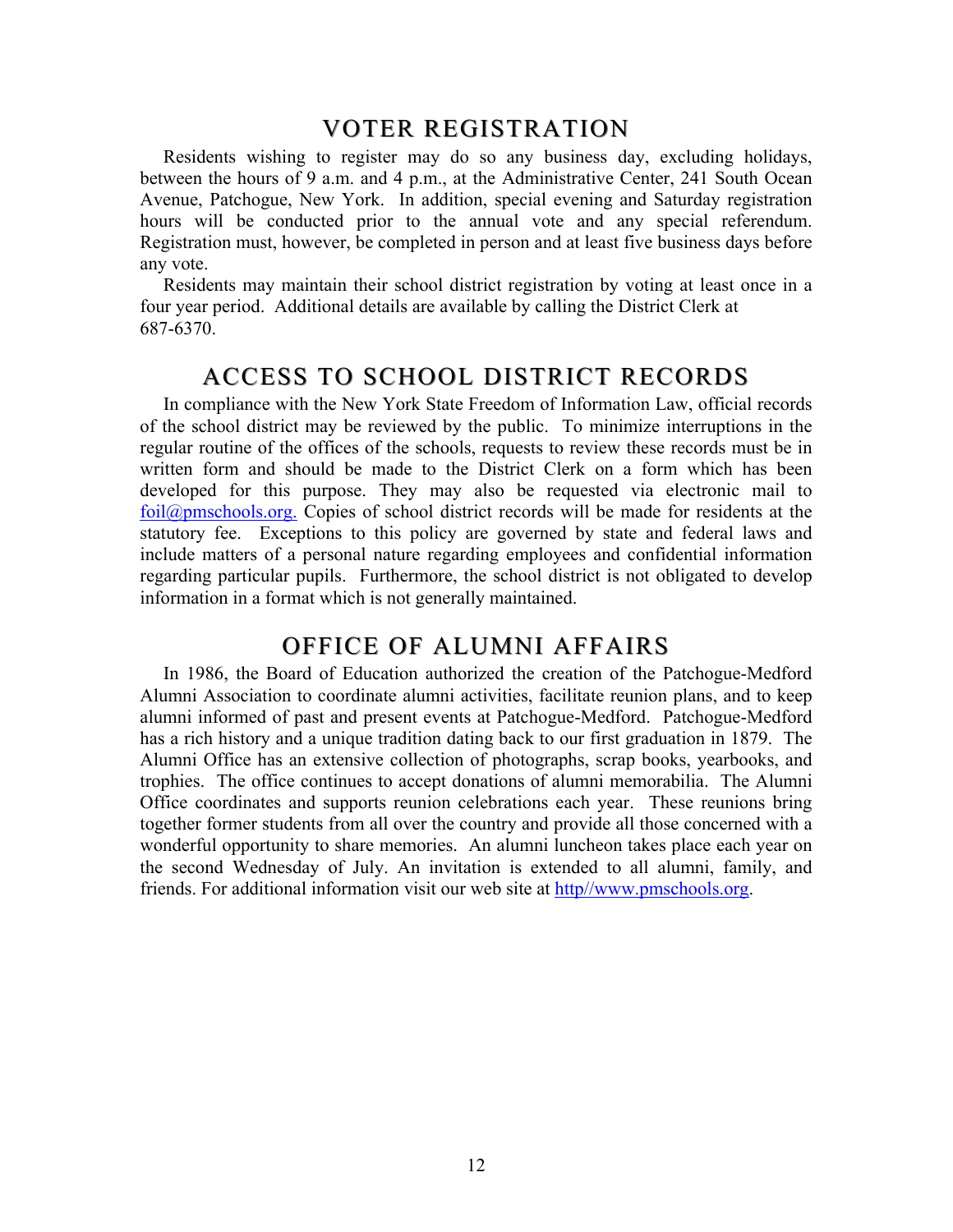## STUDENT ATTENDANCE

 It has been demonstrated that positive student attendance habits are carried into adult life.

 $\overline{1}$ Minimum attendance requirements must be met in order for pupils in grades 9 through 12 to obtain course credit. Details about this policy can be obtained from any school principal.

Students are required to be in attendance for 85% of the class sessions in order to receive credit for courses offered in Grades 9 through 12. If students are dropped from a single course due to absenteeism, it will not affect their status in other courses in which they are enrolled. If students become enrolled in less than the minimum of five courses, they will no longer be considered "full-time" students and will not be eligible for participation in extracurricular activities, as these are reserved for students with "fulltime" status.

## INTERPRETERS AVAILABLE

 Access to the world which affects your child is of crucial importance. That is why Patchogue-Medford would like to make our meetings and conferences even more accessible.

We are pleased to announce the implementation of sign language interpreters for deaf parents of resident children. Registration forms for interested parents will be provided in every school building. To ensure the availability of an interpreter, we ask that parents fill out a request form ten days prior to the scheduled date of the meeting or conference. Please do not hesitate to utilize this valuable service.

## RIGHTS OF HOMELESS STUDENTS

 Homeless children have a right to attend school. They do not need a permanent address to enroll. They cannot be denied enrollment just because school records or other enrollment documentation is not immediately available. Homeless students have a right to stay in their home school if their parents so choose. Students have a right to transportation services to and from the school of origin. The student also has a right to participate in extracurricular activities and all federal, state, or local programs for which he/she is eligible.

#### Definition of Homeless:

Anyone who, due to lack of housing lives:

- in an emergency or transitional shelter;
- in a motel, hotel, trailer park, campground, abandoned in a hospital, or awaiting foster care;
- in a car, park, public place, bus, train station, or in an abandoned building;
- doubled up with a relative or friend; and as a migratory child in any of the above conditions.

For more information regarding homelessness please contact the Office of the Homeless Liaison at 687-6467.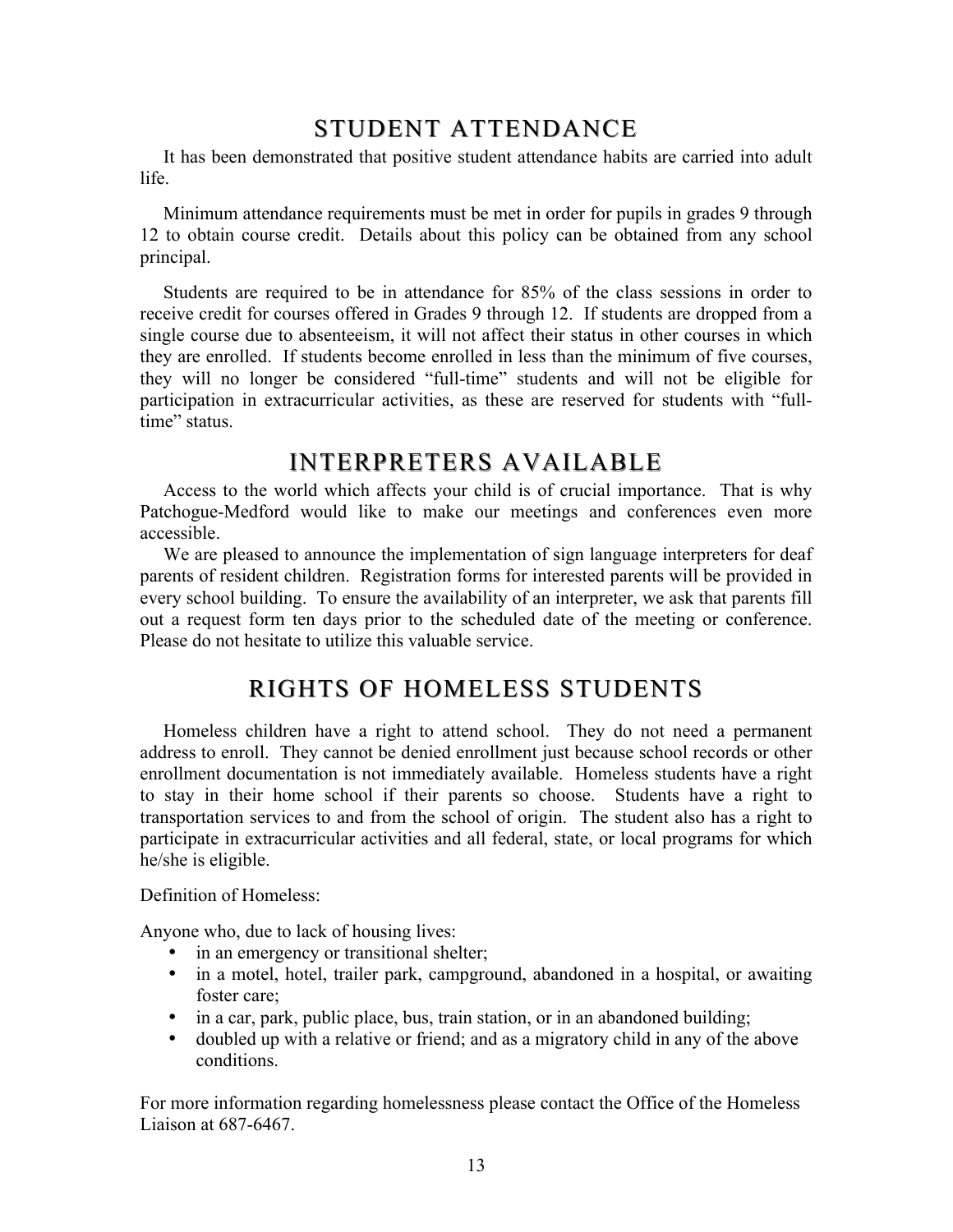## ANNUAL PESTICIDE NOTIFICATION

 New York State Education Law Section 409-H, effective July 1, 2001, requires all public and nonpublic elementary and secondary schools to provide written notification to all persons in parental relation, faculty, and staff regarding the potential use of pesticides periodically throughout the school year. The Patchogue-Medford School District is required to maintain a list of persons in parental relation, faculty, and staff who wish to receive 48-hour prior written notification of certain pesticide applications. The following pesticide applications are not subject to prior notification requirements:

- • A school remains unoccupied for a continuous 72 hours following an application;
- Antimicrobial products;
- • Nonvolatile rodenticides in tamper-resistant bait stations in areas inaccessible to children;
- • Nonvolatile insecticidal baits in tamper-resistant bait stations in areas inaccessible to children;
- • Silica gels and other nonvolatile ready-to-use pastes, foams, or gels in areas inaccessible to children;
- Boric acid and disodium octaborate tetrahydrate;
- The application of EPA-designated biopecticides;
- The application of EPA-designated exempt materials under 40CRF 152.25; and
- The use of aerosol product with a directed spray in containers of 18 fluid ounces of less when used to protect individuals from an imminent threat from stinging and biting insects including venomous spiders, bees, wasps, and hornets.

 In the event of an emergency application necessary to protect against an imminent threat to human health, a good faith effort will be made to supply written notification to those on the 48-hour prior notification list.

Inquiries regarding the notification of pesticide applications should be directed to the Office of Plant and Facilities at 687-6480.

# FEDERAL ASBESTOS HAZARD EMERGENCY RESPONSE ACT (AHERA) OF 1987

 Pursuant to the Federal Asbestos Hazard Emergency Response Act (AHERA) of 1987, all public and nonpublic elementary and secondary schools are required to provide written notification to all persons in parental relation, faculty and staff regarding the location of materials containing asbestos within their facilities. Any individual may review a building's management plan by going to the school's main office and requesting it. Copies of all the District's management plans are available for review at the Plant and Facilities Office at 121 Saxton Street, Patchogue. For further information please call that office at 687-6480.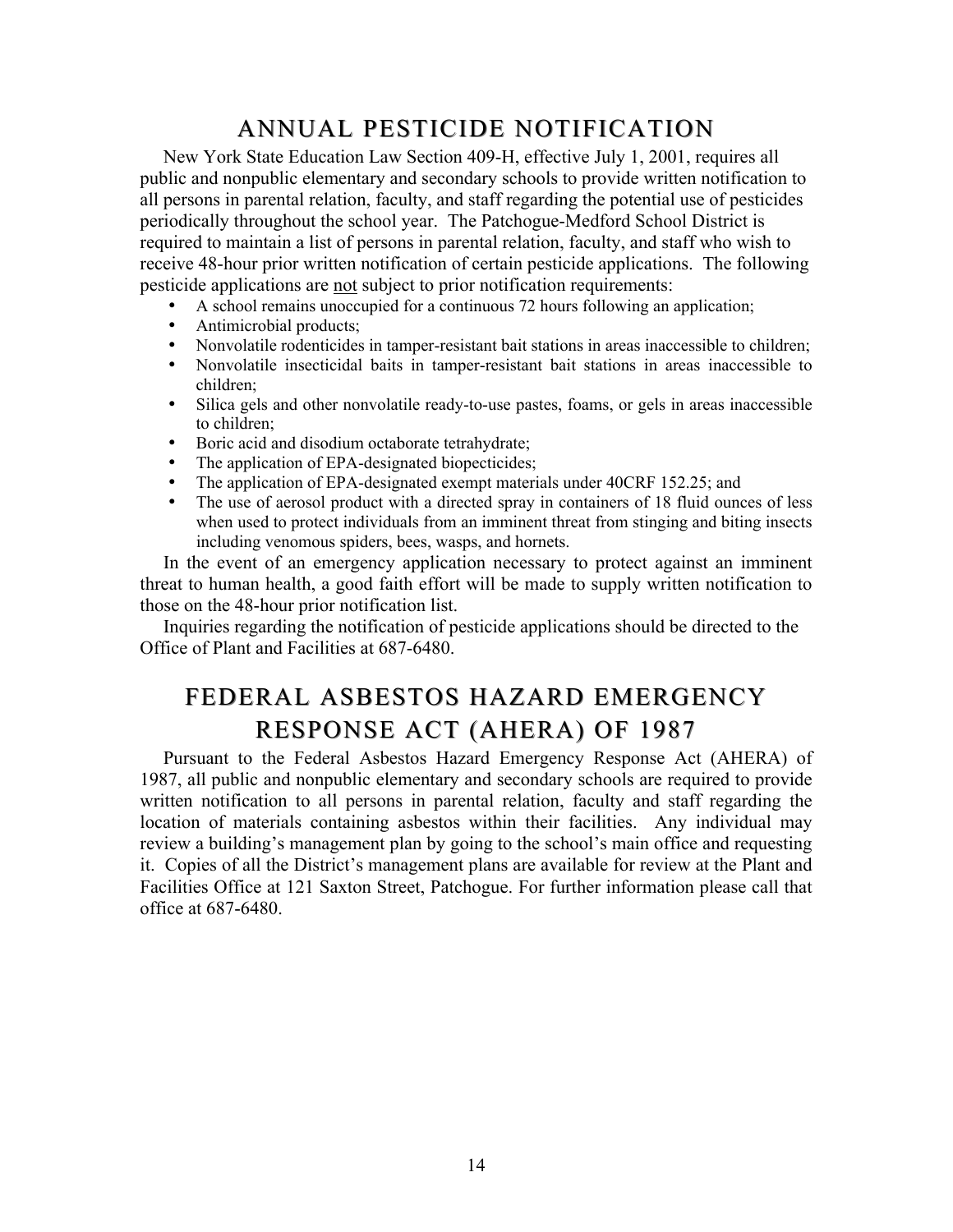## STUDENT PRIVACY POLICY

 The Board of Education recognizes that student privacy is an important concern of the parents and the Board wishes to ensure that student privacy is protected pursuant to the protection of the Pupil Rights Amendment, as revised by the No Child Left Behind Act. To that end, the Board has adopted a policy on student privacy.

 Pursuant to the Protection of Pupil Rights Amendment, as revised by the No Child Left Behind Act and the Patchogue-Medford School District Policy on student privacy, you have the right to opt your child out of the following activities:

- 1. The collection, disclosure and use of personal information gathered from students for the purpose of marketing or selling that information. This does not apply to the collection, disclosure, or use of personal information collected from students for the exclusive purpose of developing, evaluating or providing educational products or services for, or to students, such as:
	- a. College or other postsecondary education recruitment, or military recruitment;
	- b. Book clubs, magazines and programs providing access to low-cost literary products;
	- c. Curriculum and instructional materials used in schools;
	- d. Tests and assessments used to provide cognitive, evaluative, diagnostic, clinical, aptitude, or achievement information for students or to generate other statistically useful data for the purpose of securing such tests and assessments, and the subsequent analysis and public release of the aggregate data from such tests and assessments;
	- e. Student recognition programs; and
	- f. The sale by students of products or services to raise funds for schoolrelated activities.
- 2. The administration of any survey revealing information concerning one or more of the following:
	- a. Political affiliations of beliefs of the student or the student's parent;
	- b. Mental or psychological problems of the student or the student's family;
	- c. Sexual behavior or attitudes;
	- d. Illegal, antisocial, self-incriminating or demeaning behavior;
	- e. Critical appraisals of other individuals with whom respondents have close family relationships;
	- f. Legally recognized privileged or analogous relationships, such as those of lawyers, physicians, and clergy;
	- g. Religious practices, affiliations or beliefs of the student or the student's parent; or
	- h. Income (other than that required by law to determine eligibility for participation in a program or for receiving financial assistance under such program).

(continued on next page)